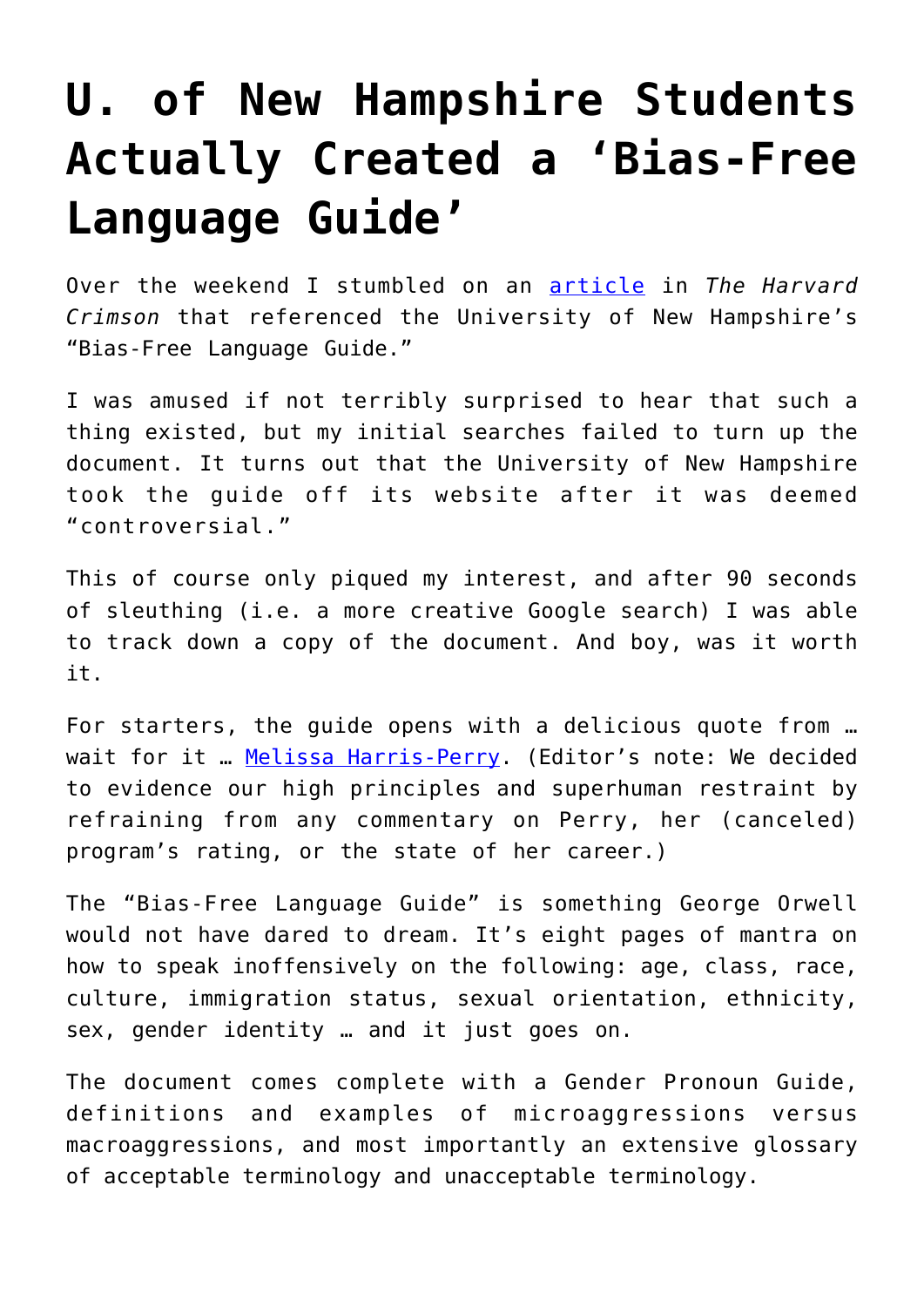## A few highlights:

*Preferred: Gay, Lesbian, Same Gender Loving (SGL) Problematic: "Homosexual"*

*Preferred: White people, European-American individuals Problematic: Caucasian people*

*Preferred: People of Color Problematic: Colored, Non-White*

 *Preferred: Undocumented immigrant or worker; person seeking asylum, refugee* 

*Problematic: Illegal alien*

*Preferred: "Non-disabled" is the preferred term for people without disabilities.* 

*Problematic: Normal, able-bodied, healthy or whole*

*Preferred: Sexual Minorities, Queer, Lesbian, Gay, Bisexual, Transgender, Queer/Questioning (LGBTQ) Problematic: People of an alternative "lifestyle"*

*Preferred: People with intersex characteristics, individuals*